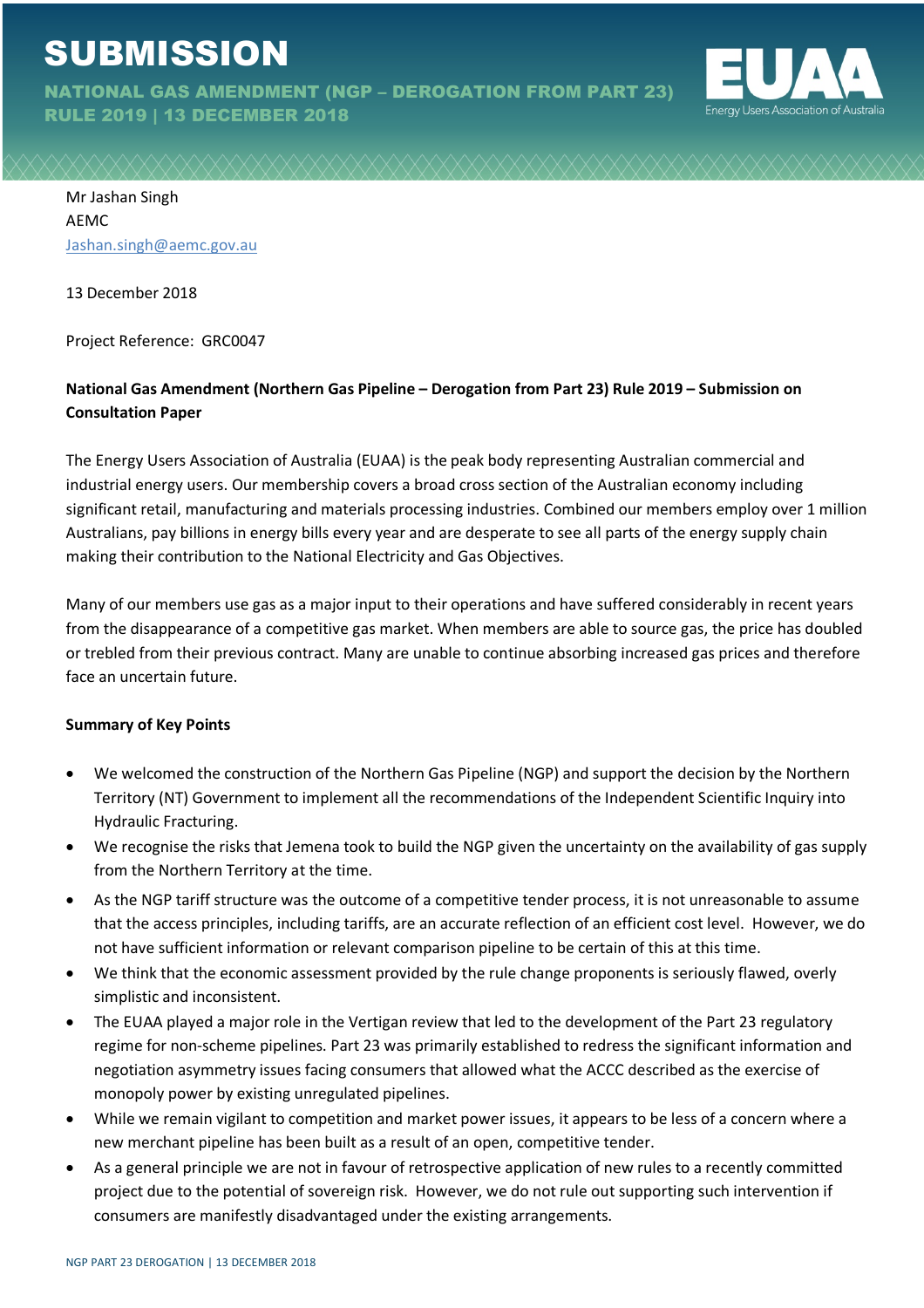

- At this stage we are unable to address the specific questions asked by the AEMC in its Consultation Paper. Key to this is understanding:
	- o If the rule change is allowed, will Part 23 replace the existing access principles or will Part 23 sit alongside the existing access principles?
	- $\circ$  If the latter, what will have prominence e.g. what arbitration mechanism will be used that under the access principles (relatively short with no direction on how the arbitrator is to make their decision) or Part 23 arbitration mechanism which is expansive, containing considerable guidance on the approach to be taken by the arbitrator?
- We would also like to understand why Jemena and the NT government decided to choose an unregulated approach, assuming they knew that this approach carried the regulatory change risk it now faces, over a regulated approach that would have avoided such risks.

We look forward the AEMC's draft decision in February 2019 providing more information on these matters to assist our further consideration of the rule change proposal.

#### **General Comments**

EUAA believe that not only is more domestic gas required but more domestic gas suppliers with access to multiple, economically viable forms of transportation. We welcome moves to increase competition and encourage additional investment in all aspects of the domestic gas supply chain.

With this in mind, we welcomed the construction by Jemena of the Northern Gas Pipeline (NGP) as a means of providing an additional source of gas into the east coast market. We recognise the risks that Jemena took to build the NGP given the uncertainty on the availability of gas supply from the Northern Territory at the time.

We want to see the development of Northern Territory gas reserves and support the decision by the Northern Territory Government in April 2018 to implement all the recommendations of the Independent Scientific Inquiry into Hydraulic Fracturing.

We see these developments as only furthering the national gas objective.

Starting with a broad view before narrowing down to some specific questions. The EUAA played a major role in the Vertigan review that led to the development of the Part 23 regulatory regime for non-scheme pipelines. Part 23 was primarily established to redress the significant information and negotiation asymmetry issues facing consumers that allowed what the ACCC described as the exercise of monopoly power by existing unregulated pipelines. This was clearly identified by the ACCC in 2016 and resolved to some extent by the GMRG as they sought to level the negotiation playing field.

Many of the issues identified by the ACCC that gave rise to Part 23 do not appear to be as acute an issue with new pipelines like the NGP that were subject to open tender processes and where the operator has commercial incentives to attract customers to underwrite the project. For example, as the NGP tariff structure was the outcome of a competitive tender process, it is not unreasonable to assume that the access principles, including tariffs, are an accurate reflection of an efficient cost level.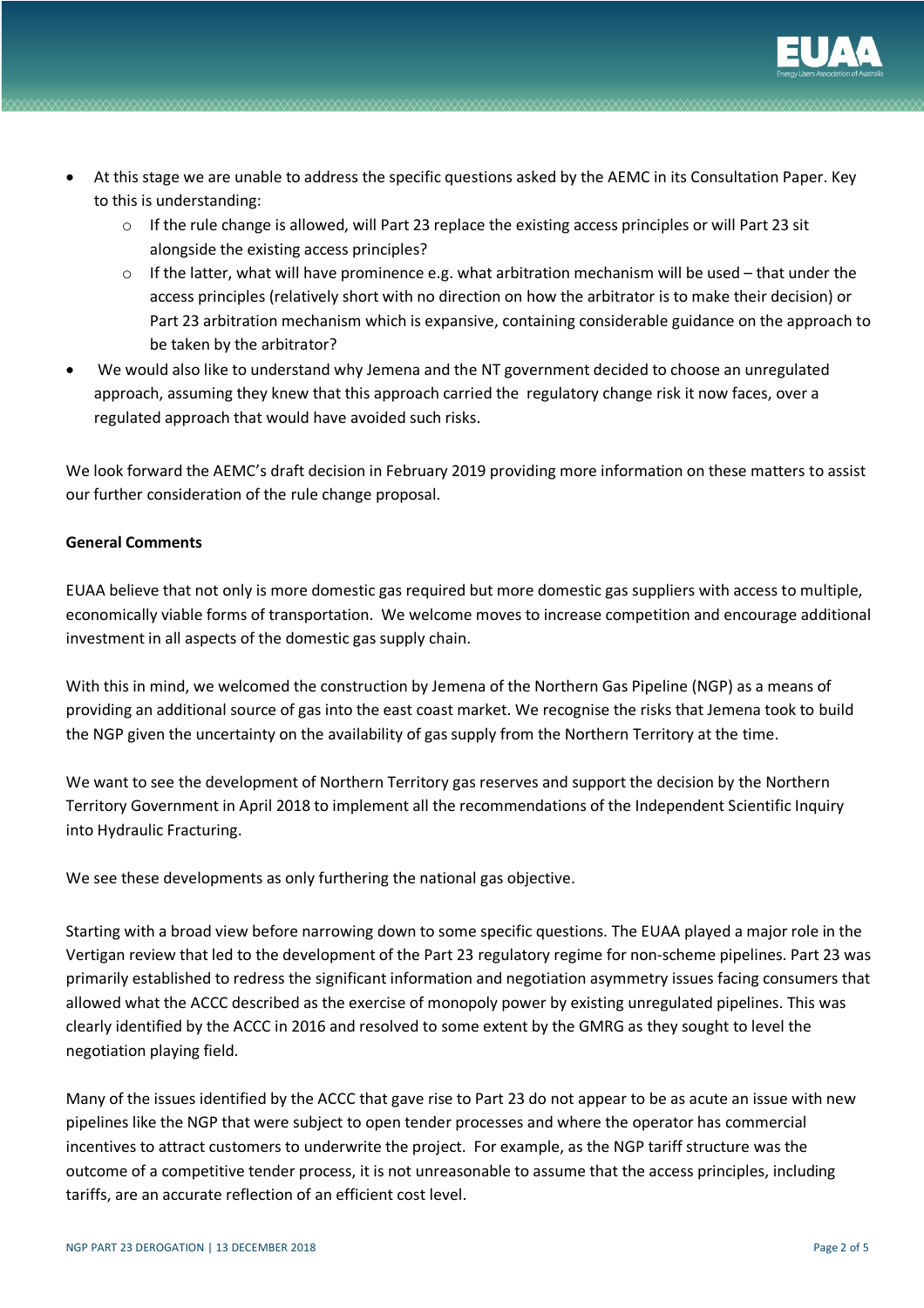

We note at this point that while a competitive tender process is likely to deliver improved consumer outcomes, we do not have enough information about the agreement between Jemena and the Northern Territory Government or have a reasonable comparison with a similar merchant asset to have absolute confidence this is the case. However, it is also reasonable to assume that given the NGP is a merchant asset that the operator has ongoing commercial incentives to attract customers through offering reasonable prices and fair terms.

While we recognise that a reasonable amount of information is available to customers wishing to access the NGP, we feel that the dispute resolution process contained in the NGP agreement could be more expansive and better aligned to Part 23 principles to provide additional comfort for customers.

We encourage Jemena to be as transparent as possible and to continue their focus on customer outcomes that is a central platform of the recently released Energy Industry Customer Charter<sup>1</sup>. Ultimately if the current NGP dispute resolution process proves to be a stumbling block then further action may be required.

Regarding the economic assessment provided by the rule change proponents. Our view is that it is seriously flawed, overly simplistic and inconsistent. For example:

- The gas flowing in the NGP is not for export as LNG through Gladstone, it is for use in the domestic market (an EUAA member is a major user);
- There will not be a glut of LNG until 2030; the analysis used to conclude that the NGP tariff is the most expensive in Australia is simplistic and poor economic analysis;
- The analysis implies a large subsidy on the tariff yet claims it is uneconomic ("unreasonable")yet there are customers using it now.

Finally, as a general principle we are not in favour of retrospective application of new rules to a newly committed project due to the potential of sovereign risk. While government intervention may be required in extreme circumstances, such as where consumers are manifestly disadvantaged, we do not have a sense that this is one of those circumstances.

Critically, we would be concerned if the retrospective application of Part 23 were to materially undermine the willingness of investors to underwrite new gas pipelines or resulted in less investment in upstream gas supply. Again, we would emphasise that we do not have sufficient information to make a fully informed decision on these matters at this time and look forward to further discussions with the AEMC and Jemena.

## **Specific Questions**

More specifically, as we seek to respond to this rule change application, we are unable to fully understand a number of factors which make it difficult to reach a conclusion of its merit. These factors include:

• Why Jemena choose to go the non-scheme pipeline route when it could have gone the scheme route and avoided the current application risk; to what extent is the sovereign risk issue that they currently face the result of this decision? As the Consultation Paper notes (p.6):

 <sup>1</sup> https://www.theenergycharter.com.au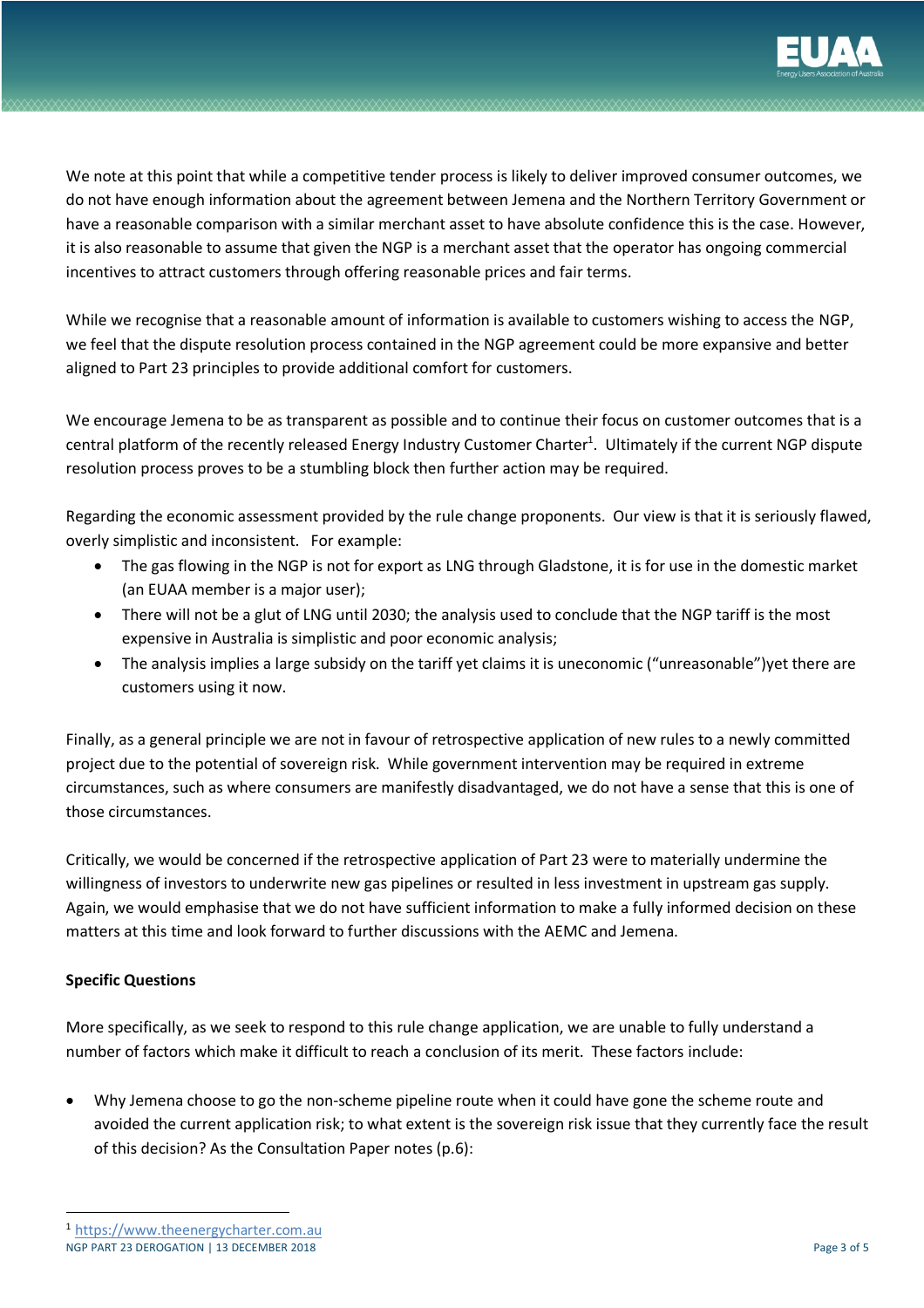

"Neither the proponents or the service provider for the NGP project made use of the other regulatory options available for new pipelines such as the competitive tender process or the 15-year no-coverage determination…"

- If the NT Government and Jemena are able to amend the project Development Agreement to remove the rule change risk and if so whether they intend to do so.
- If the applicant is successful and Part 23 applies, we are unclear about the role of existing access principals. There is no guidance in the AEMC Consultation Paper on:
	- $\circ$  Will both apply and if so will the price be as set out in the access principles or the result of the information disclosure under Part 23 – which might men it is the same as the current access principles. What additional information will be provided under Part 23 compared with what is provided under the current access principles?
	- $\circ$  what arbitration mechanism would apply the relatively short process set out in the access principals of the very extensively documented process under Part 23?

While the Consultation Paper (p. 7) refers to the GMRG noting that:

"the Project Development Agreement signed by Jemena and the NT Government sets out the access principles that were agreed to as a result of the competitive process and are intended to address many of the same issues the framework is designed to address."

This does not appear to be the GMRG signing off that the PDA access principle are "as good as" or consistent with" the Part 23 principles. GMRG is simply stating that they were the result of a competitive process. It is passing no comment on whether the agreed access principles produce the same outcome as Part 23.

As the AEMC makes its judgement on whether the rule change promotes the NGO, we go back to the AEMC's recent explanation of how it applies the  $NGO<sup>2</sup>$ :

Finally, it is worth noting that while investment, operation and use that are in consumers' long-term interests will always be efficient, it does not follow that all efficient outcomes are. This is a subtle point, but an important one. For example, there can be a number of equally efficient market and regulatory outcomes. The one that is in the long-term interests of consumers will often depend on how prices are structured, or how risks are allocated in the market. Therefore, the Commission takes into account such considerations when undertaking reviews, or making rule changes.

The above information would help us come to a view about whether or not supporting the proposed rule change better achieves the NGO than the current access principles.

We look forward to more detail being provided in the Draft Decision in February 2019. Then we will be in a better position to provide more substantive comments if required.

NGP PART 23 DEROGATION | 13 DECEMBER 2018 **Page 4 of 5** Page 4 of 5  $2$  AEMC "Applying the energy objectives – a guide for stakeholders" December 2016 p.5 https://www.aemc.gov.au/sites/default/files/content/Applying-the-energy-market-objectives-for-publication.pdf